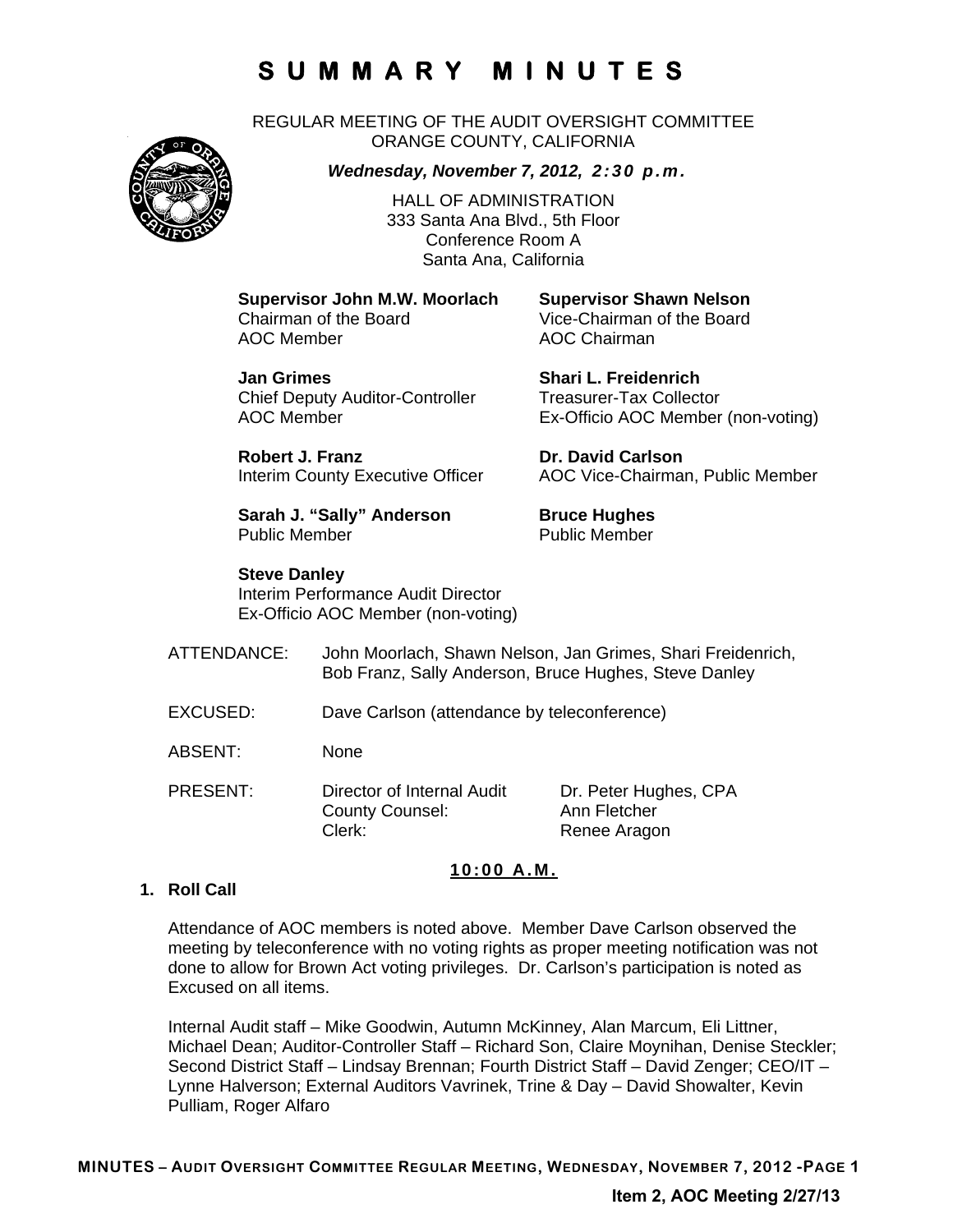- **2. Approve Audit Oversight Committee regular meeting minutes of August 9, 2012**  Motion-Moorlach, Second-Nelson, Yes-Grimes, Yes-Franz, Abstain-Anderson, Abstain-B. Hughes, Excused-Carlson *Approved as Recommended*
- **3. Receive and File current Status of External Auditor's Prior Year Finding No. 3 Continuance of Computer Operations, Management Letter for YE June 30, 2011 (AOC Meeting May 2, 2012, Item 3, reference Audit Project No. 1160).**  Motion-Moorlach, Second-Franz, Yes-Grimes, Yes-Nelson, Yes-Anderson, Yes-B. Hughes, Excused-Carlson *Approved as Receive and File*

Dr. Hughes provided the status of the External Auditor's Prior Year Finding No. 3. Dr. Hughes stated six departments completed 100% of the first task to have the written departmental continuity plan. Pages five and six indicate the remaining departments and the status of their progress on the first phase of the plan.

Dr. Hughes stated Ms. Jan Grimes would provide information on the Auditor-Controller's status. Ms. Grimes stated the department was undergoing a transition to fill key management positions. The completion of the plan remains a top priority. Components of the plan were tied to the IT sourcing issue. It was noted, there are plans in place if an emergency were to occur today. However, they were working toward completion of the plan.

Dr. Hughes introduced Ms. Lynne Halverson from CEO/IT to address the overall progress. Ms. Halverson stated there had been good participation from departments. She stated there needed to be a clarification between business continuity and disaster recovery. She referred to Hurricane Sandy and voting issue back East as a good example of the need for business continuity plans. The voting issue was that only Congress could cancel a federal vote. The Registrar had to provide their business continuity plan for voting whether it was paper ballots or moving polling places. They were not asked about their disaster recovery or IT back up. Ms. Halverson stated the County of Orange was tasked to identify what processes were critical then examine the IT dependencies. She stated that business impact analysis has been accomplished as a huge first step. The next steps were to identify the recovery strategies, communication strategies, back-up plans for those communications, etc.

Mr. Bruce Hughes stated there were federal agencies using cloud computing and if the County had considered the same. Ms. Halverson stated there was a similar relationship related to disaster recover IT portion but the County did not have cloud based solutions. However with the new vendor in IT sourcing it was a possibility as they will take over the enterprise aspects of the disaster recovery. The current off-site location in Solano County housed several applications, but there was no reason we couldn't consider going over to a cloud based solution.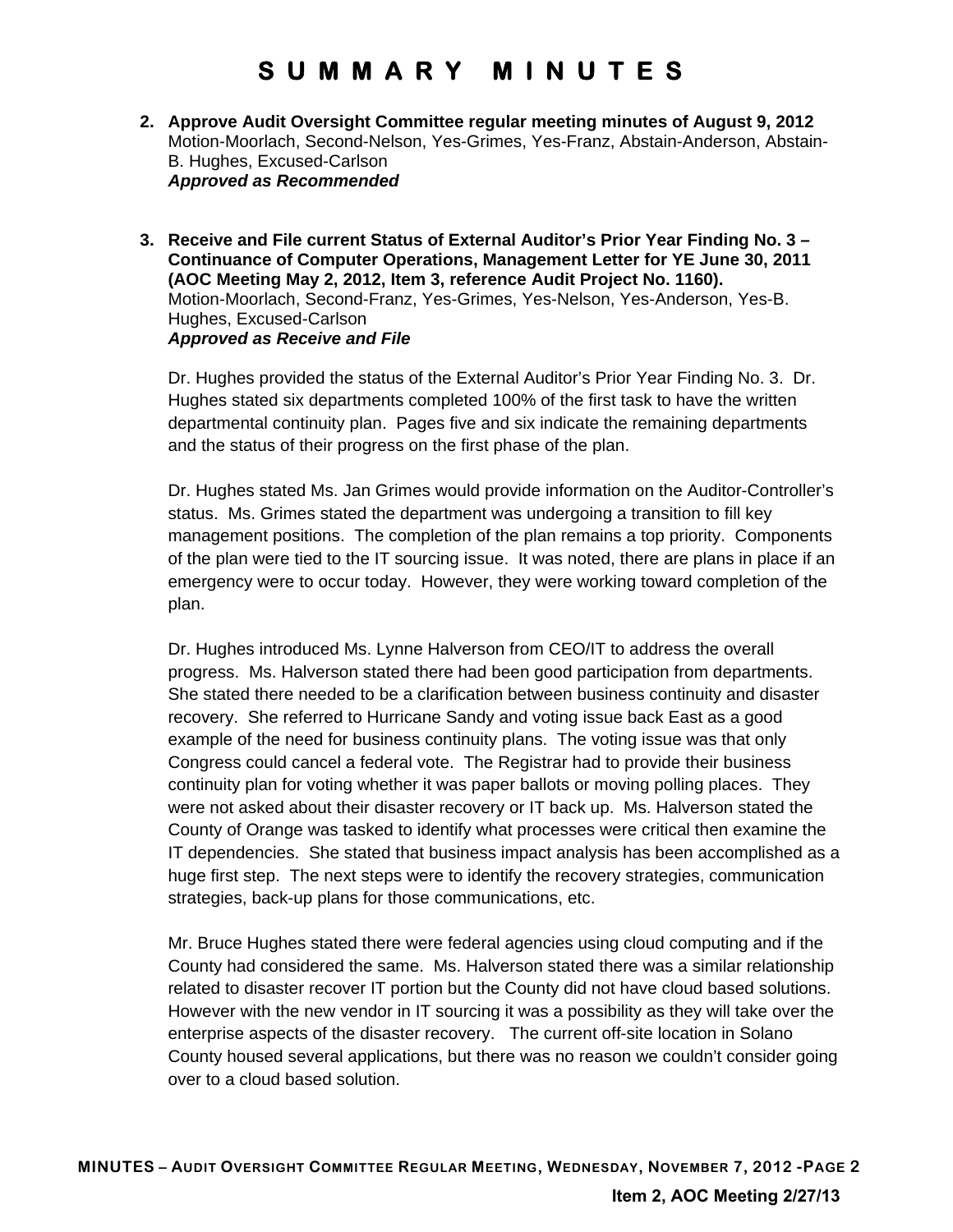Supervisor Moorlach asked why Solano County was selected for a site location. Ms. Halverson stated Solano County was selected because it had space and geographically fit the criteria for distance between locations. She recommended not having a location in Los Angeles because it was geographically close.

**4. Approve proposed amendment to AOC Bylaws changing membership of Treasurer-Tax Collector to voting member, adding one additional Public Member and direct Internal Audit to present to the Board of Supervisors for final approval.**  Motion-Moorlach, Second-Nelson, Yes-Grimes, Yes-Franz, Yes-Anderson, Yes-B. Hughes, Excused-Carlson *Approved as Recommended* 

#### *Directive: Supervisor Moorlach requested discussion at the next meeting to consider making the Performance Audit Director a voting member and amending the Bylaws.*

Supervisor John Moorlach motioned for the Treasurer-Tax Collector to become a voting member and adding another public member increasing public membership to four. The total membership of the AOC would be nine voting members and one ex-officio nonvoting member. He said the changes would bring additional valued perspective. Ms. Jan Grimes seconded the motion.

Ms. Sally Anderson asked if the County would consider having a majority of outside members. Supervisor Moorlach stated the County historically held majority membership from the inside but the idea could be considered. Ms. Anderson asked why the County would have non-voting members on the Committee. Mr. Moorlach stated the Performance Audit Director was a relatively new position and recommended discussion be held at the next meeting to make the Performance Audit Director a voting member.

**5. Receive and File the OC Fraud Hotline Semi-Annual Activity Report to the Board of Supervisors for the Period January 1, 2012 through June 30, 2012, Report No. 1203-A, Issued on October 5, 2012.** 

Motion-Moorlach, Second-Franz, Yes-Grimes, Yes-Nelson, Yes-Anderson, Yes-B. Hughes, Excused-Carlson

#### *Approved as Recommended*

Dr. Hughes explained the OC Fraud Hotline process and how services were provided. He discussed how Internal Audit tracked trends in departments by cases. He said the partnership with the Compliance Oversight Committee (COC) which consists of County Counsel and Director of Human Resource Services and the Director of Internal Audit was valuable. Ms. Anderson asked what not substantiated meant regarding Hotline calls. Dr. Hughes stated there was no merit to support an allegation. Ms. Anderson asked how a complainant was satisfied that their allegations were addressed. Dr. Hughes stated Internal Audit was working with the COC because Internal Audit under the current process does not inform any complainant the results of any cases. Dr. Hughes stated the public report was a mechanism to report the results in general terms.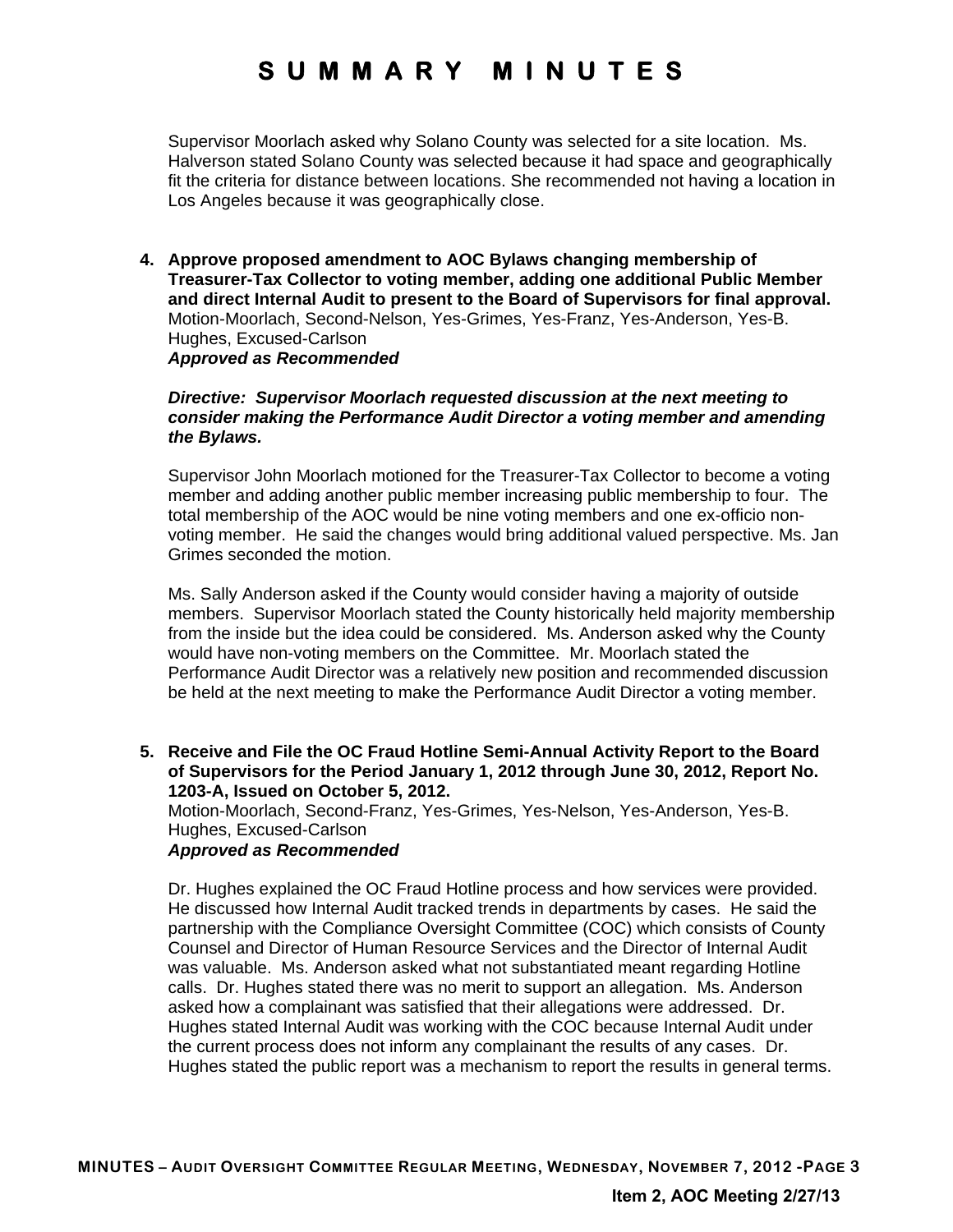Supervisor Nelson stated the report indicated one in eight substantiated claims was related to sexual harassment. He said the media reported information suggesting there were more claims. Mr. Danley said the claims presented were only those that related to the OC Fraud Hotline. He said allegations reported to Human Resources Services were not included in the report. Supervisor Moorlach asked if the Human Resources Services issued a similar report revealing results of allegations and Mr. Danley answered no. Mr. Danley said at certain times HRS would provide specific information related to specific requests but did not provide a summary report to the public. Mr. Franz asked if all departments provide data to HR under the decentralized structure. Mr. Danley said departments should provide information but not in all cases. He said under the centralization of HR those issues would be resolved. Mr. Danley stated employees could report in a number of places allegations of sexual harassment that the County would not be aware of such as the state and at federal levels. Supervisor Moorlach asked Mr. Danley to consider an internal tool to report such confidential information to the Board without violating any rules to address the sensitive issues. Mr. Danley agreed. Although the OC Fraud Hotline was designated for fraud, waste and abuse, other employee related issues were received into hotline and as such Internal Audit was responsible to address the allegations.

Ms. Freidenrich recommended Dr. Hughes have an annual information item added to the Department Head meeting to refresh department heads about the Hotline process and allow for dialogue.

Supervisor Nelson stated when the Board considered department head appointments over the summer there were serious allegations made about certain persons that affect some considerations. He said it was unfortunate and someone that was devious could manipulate matters. For example, when allegations were put in the newspaper there was no way of managing any negative implications when those accused were found to be cleared of all allegations. Mr. Danley said it was a frustrating issue because many complaints were anonymous and counsel has stated all serious allegations must be taken seriously. He said unless identity was revealed there was no way of taking disciplinary action for making malicious accusations or false allegations. Dr. Hughes stated the County was in the process of selecting a firm to conduct immediate investigations when needed. He said to have immediate responses was imperative to addressing allegations to clear or find merit of those accused. There was no way to avoid or control similar situations from happening again and that the best way to protect the innocent was to conduct swift, competent, independent investigations.

**6. Approve the OC Fraud Hotline Survey to proceed with legal and union reviews and approvals and return to AOC, if required; and approve to proceed with conducting the OC Fraud Hotline Survey if all levels of review are cleared and approved and report results at a future AOC meeting; or direct staff**  Motion-Franz, Second-Moorlach, Yes-Grimes, Yes-Nelson, Yes-Anderson, Yes-B. Hughes, Excused-Carlson

*Approve as recommended with modifications from the CEO's office.* 

*Directive: the CEO and IAD to discuss possible changes to the survey and consider name change of OC Fraud Hotline prior to releasing the Survey.*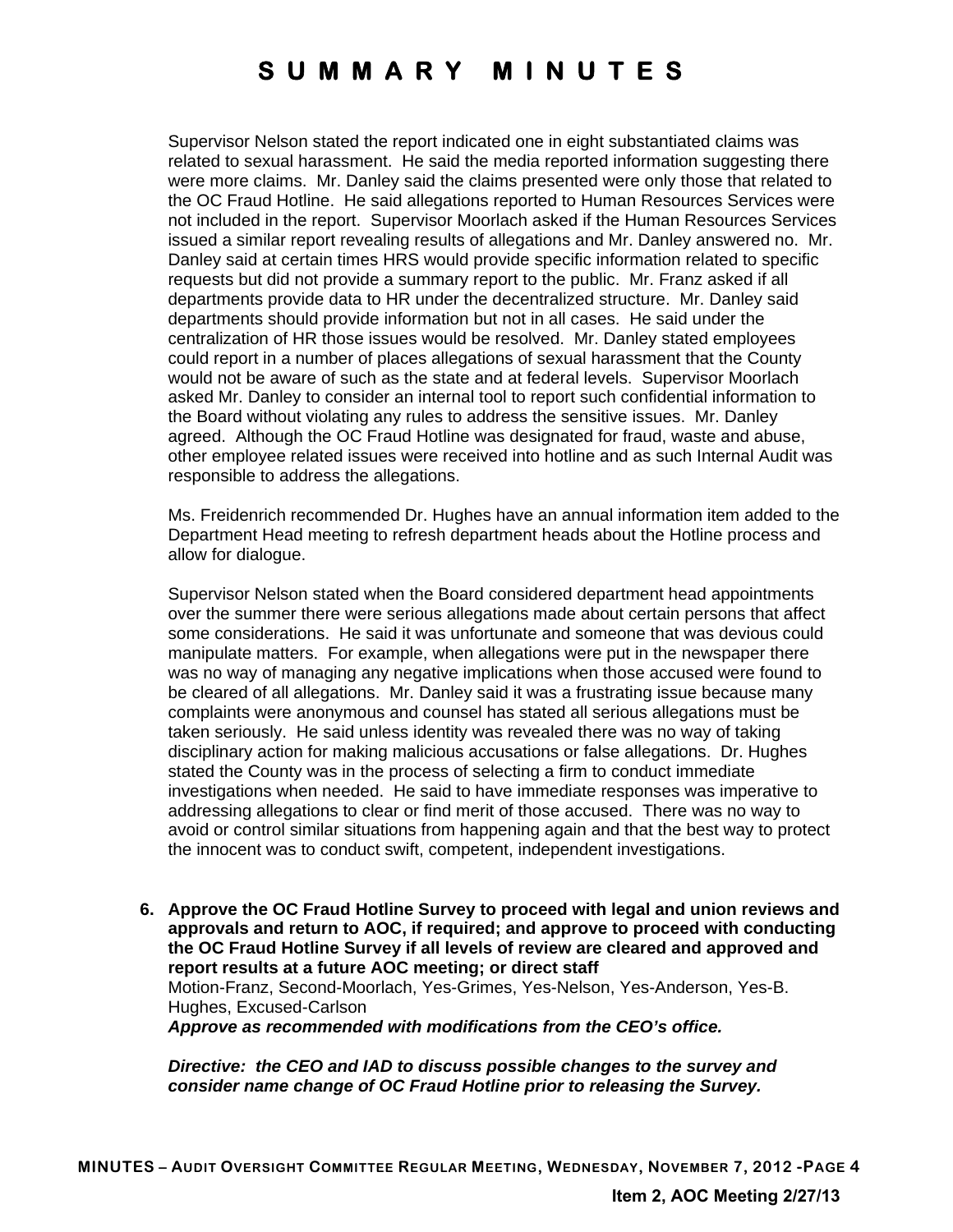Ms. Anderson asked why there was a gender question on the survey. Dr. Hughes stated he consulted various templates related to the subject and the City of San Diego used a similar survey. Dr. Hughes stated the proposed survey would be the first related to the subject. He said he first wanted to test the awareness of the OC Fraud Hotline. Dr. Hughes stated the profession advised and recommended to gain gender information because some results indicated gender bias in terms of perception such as men can perceive a situation very differently from women. As an example, he said the results of how many males or females responded to the survey could be revealing. If women responded in low number, they could seek out reasons for the low responses. Ms. Anderson stated the survey also asked agency information and if the only women to respond from that agency, it would reveal identity. Dr. Hughes stated it would be known internally, but those results would be presented to protect any such individuals.

Mr. Franz stated he communicated to Dr. Hughes that he would like to make minor changes prior to the survey being finalized. Mr. Franz stated he feels more discussion and consideration should be given to the name of the OC Fraud Hotline. He said he would like to focus on the pros and cons of a name change for better awareness of the Hotline. He would like a better understanding of the role and purpose of the Hotline. Mr. Franz motioned and Supervisor Moorlach seconded that the CEO's office work directly with the Internal Audit Department prior to the survey being finalized. Dr. Hughes agreed. Ms. Freidenrich requested the follow-up results to circulate back through the department heads. Ms. Anderson recommended that the awareness of the OC Fraud Hotline start with new employee orientation.

**7. Approve OC Internal Audit Department 1st Quarter Status Report for FYE 12/13 for the period July 1, 2012 through September 30, 2012 and approve 1st Quarter Executive Summary of Audit Finding Summaries for the period July 1, 2012 through September 30, 2012** 

Motion-Moorlach, Second-Grimes, Yes-Franz, Yes-Nelson, Yes-Anderson, Yes-B. Hughes, Excused-Carlson

#### *Approved as Recommended*

Dr. Hughes stated the status report included a cumulative column for all quarters and early activity shows progress of the audit activity of the approved Audit Plan for FY 12- 13.

**8. Approve External Audit Coverage 4th Quarter Status Report FY 11/12 for the period July 1, 2011 through June 30, 2012**  Motion-Moorlach, Second-Franz, Yes-Grimes, Yes-Nelson, Yes-Anderson, Yes-B. Hughes, Excused-Carlson *Approved as Recommended* 

#### *Directive: IAD to report back if cost data was available for audits and consider including that information in future external audit coverage status reports.*

Dr. Hughes explained the external audit report. Supervisor Moorlach asked if the Internal Audit Department requested any of the audits listed in the report and if Internal Audit has used any outside firms during the quarter. Dr. Hughes responded no to each question.